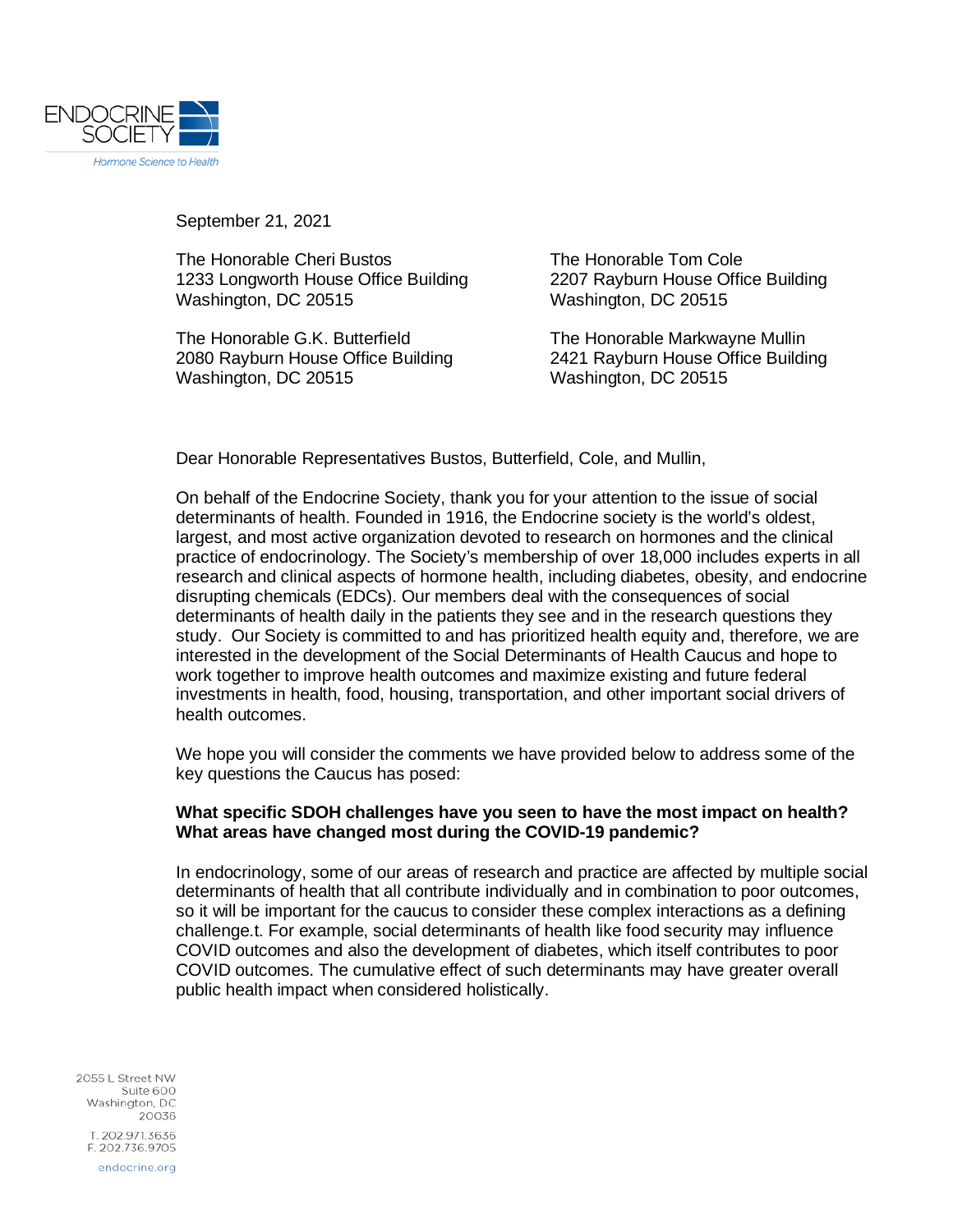

During the COVID-19 pandemic, we have seen cracks in the public health system grow to craters. For instance, for people with diabetes who rely on public transportation to get to physician visits, the pandemic has introduced another life-threatening barrier to access to care. Routes that were unreliable in the past, often became even more unreliable because of staffing shortages and reduced schedules. Together, these challenges make it even harder for patients to see their physician to stay in control of their diabetes. These challenges are magnified for people with diabetes who live in food deserts where it is difficult to maintain appropriate diets to keep their sugars under control. However, during the pandemic, we also were able to provide increased access to telehealth and audio-only visits through Medicare and private insurance waivers that opened the virtual doors to greater opportunities for some to see their endocrinologist and comply with visit schedules.

## **Is there a unique role technology can play to alleviate specific challenges (e.g. referrals to community resources, telehealth consultations with community resource partners, etc.)? What are the barriers to using technology in this way?**

Technology provides a unique opportunity that if utilized correctly, can help close health care gaps for many Americans. Telehealth and audio-only visits have been particularly valuable. Studies show that more than 1 in 4 Medicare beneficiaries had a telehealth visit between the summer and fall of 2020.<sup>[1](#page-1-0)</sup>

The use of telehealth during the pandemic has created numerous benefits, particularly for patients considered "high-risk" for serious complications if they contract COVID-19. However, when engaging with communities of all sizes and varied demographic characteristics, it is important to keep in mind their different needs. For instance, our members encountered challenges treating many of their patients, especially elderly patients, who had difficulty adjusting to online platforms and video telehealth visits. Technological literacy is not uniform across all communities and some populations may feel more comfortable using audio-only services rather than online, video platforms. Furthermore, research has indicated that telehealth use is lower in communities with higher rates of poverty and among patients with limited English proficiency, potentially undermining goals of expanding access to underserved communities and exacerbating health inequities.<sup>[2](#page-1-1)</sup>

Affordable and robust broadband infrastructure is vital to connecting physicians and patients to provide adequate telehealth services. This is especially important for patients

<span id="page-1-0"></span><sup>1</sup> Watt Koma, Juliette Cubanski, Tricia Neuman. ["Medicare and Telehealth: Coverage and Use During the](https://www.kff.org/medicare/issue-brief/medicare-and-telehealth-coverage-and-use-during-the-covid-19-pandemic-and-options-for-the-future/)  [COVID-19 Pandemic and Options for the Future"](https://www.kff.org/medicare/issue-brief/medicare-and-telehealth-coverage-and-use-during-the-covid-19-pandemic-and-options-for-the-future/), *Kaiser Family Foundation* (May 19, 2021).

<span id="page-1-1"></span><sup>&</sup>lt;sup>2</sup> Jorge A. Rodriguez et al., "Disparities in Telehealth Use Among California Patients with Limited English [Proficiency,](https://www.healthaffairs.org/doi/full/10.1377/hlthaff.2020.00823)" *Health Affairs* 40, no. 3 (Mar. 2021): 487–95; and Sadiq Y. Patel et al., ["Variation in Telemedicine](https://www.healthaffairs.org/doi/10.1377/hlthaff.2020.01786)  [Use and Outpatient Care During the COVID-19 Pandemic in the United States,](https://www.healthaffairs.org/doi/10.1377/hlthaff.2020.01786)" *Health Affairs* 40, no. 2 (Feb. 2021): 349–58.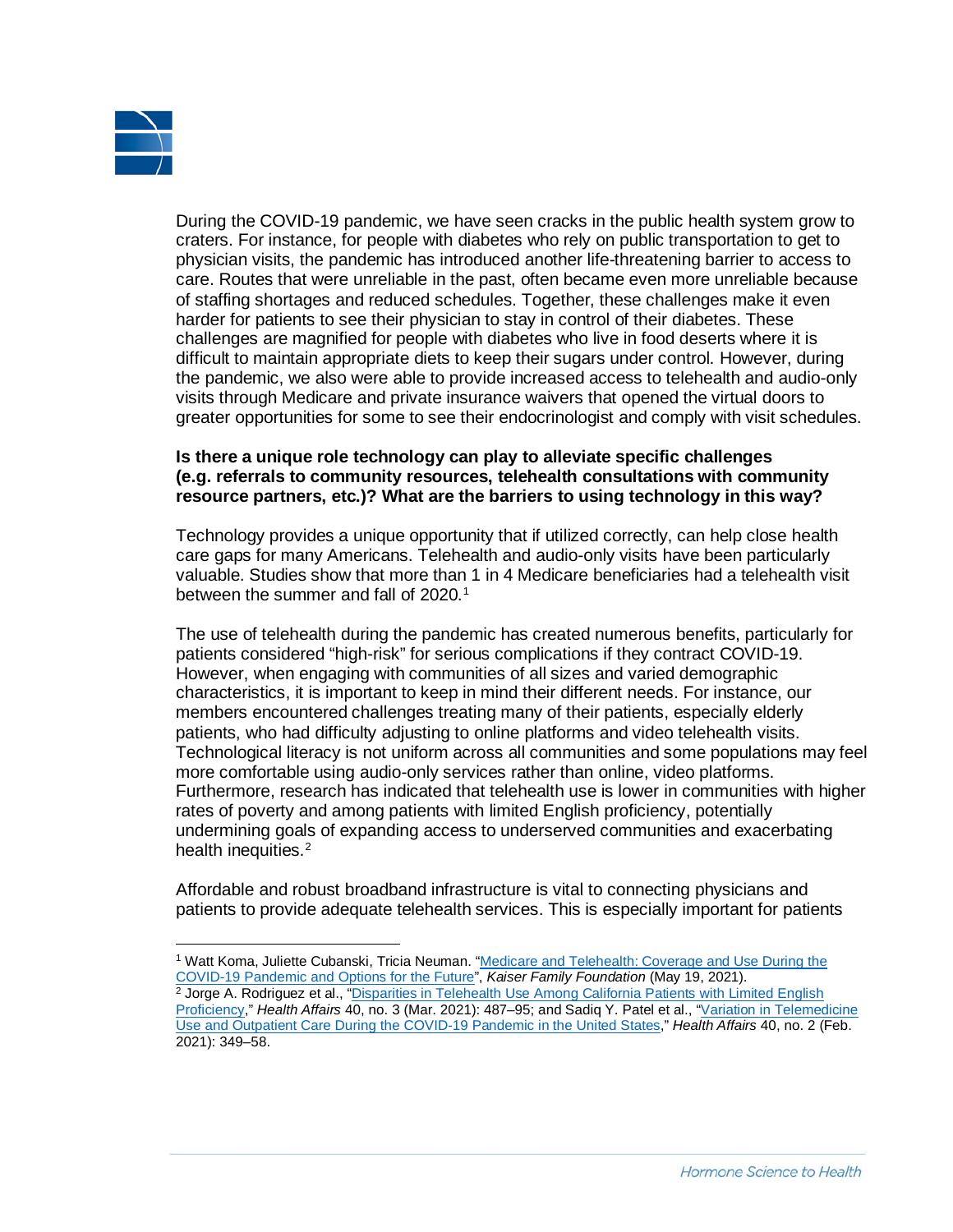

who live in rural areas and do not have easily accessible Wi-Fi hot spots or the infrastructure that would allow for Wi-Fi. This also includes Americans that live in major internet markets like Dallas and Chicago but may not be able to afford broadband internet. One recently published study estimates that 42 million Americans are without access to high-speed internet.[3](#page-2-0) Congress can help address broadband issues through funding to improve basic infrastructure and ensuring an accurate census count that will help determine Federal Communications Commission dollars to address the digital divide.

It is also important for Medicare and private health plans to work with physicians to provide incentives to further minimize inequities related to access to healthcare. This may be in the form of compensation strategies for telehealth visits that receive high satisfaction ratings or parity for video, telephone, and in-person visits when appropriate for patients who meet certain requirements (e.g., elderly, living in a rural setting, without access to reliable transportation). Doing so could not only help reach more vulnerable communities, but also create informative data to better understand how some socio-economic factors affect a community's health over time. Congress can help lead this effort by working with the Centers for Medicare and Medicaid Services to address payment parity issues and encouraging states to expand telehealth coverage. During the pandemic, 22 states changed laws or policies to promote access to telemedicine and 30 states have weighed legislation to revise their telehealth coverage standards.[4](#page-2-1)

# **We encourage the SDOH Caucus to support:**

- **The continuation of telehealth expansion in order to increase access to health care;**
- **Robust broadband and basic infrastructure funding to better connect physicians and patients to telehealth services;**
- **Research, development, and coverage of new technologies that will improve health outcomes and access to care;**
- **An accurate census count to help determine Federal Communications Commission dollars to address the digital divide in all communities; and**
- **Incentives for physicians and insurance companies to cover telehealth services by helping address payment parity issues.**

**How can Congress best address the factors related to SDOH that influence overall health outcomes in rural, tribal and/or underserved areas to improve health outcomes in these communities?**

<span id="page-2-0"></span><sup>3</sup> John Busby, Julia Tanberk, BroadbandNow Team. ["FCC Reports Broadband Unavailable to 21.3 Million](https://broadbandnow.com/research/fcc-underestimates-unserved-by-50-percent)  [Americans, BroadbandNow Study Indicates 42 Million Do Not Have Access"](https://broadbandnow.com/research/fcc-underestimates-unserved-by-50-percent), *BroadbandNow Research* (May 2021).

<span id="page-2-1"></span><sup>4</sup> JoAnn Volk, Dania Palanker, Madeline O'Brien, Christina L. Goe. "States' Actions to Expand Telemedicine [Access During COVID-19 and Future Policy Considerations"](https://www.commonwealthfund.org/publications/issue-briefs/2021/jun/states-actions-expand-telemedicine-access-covid-19), *The Commonwealth Fund* (June 23, 2021).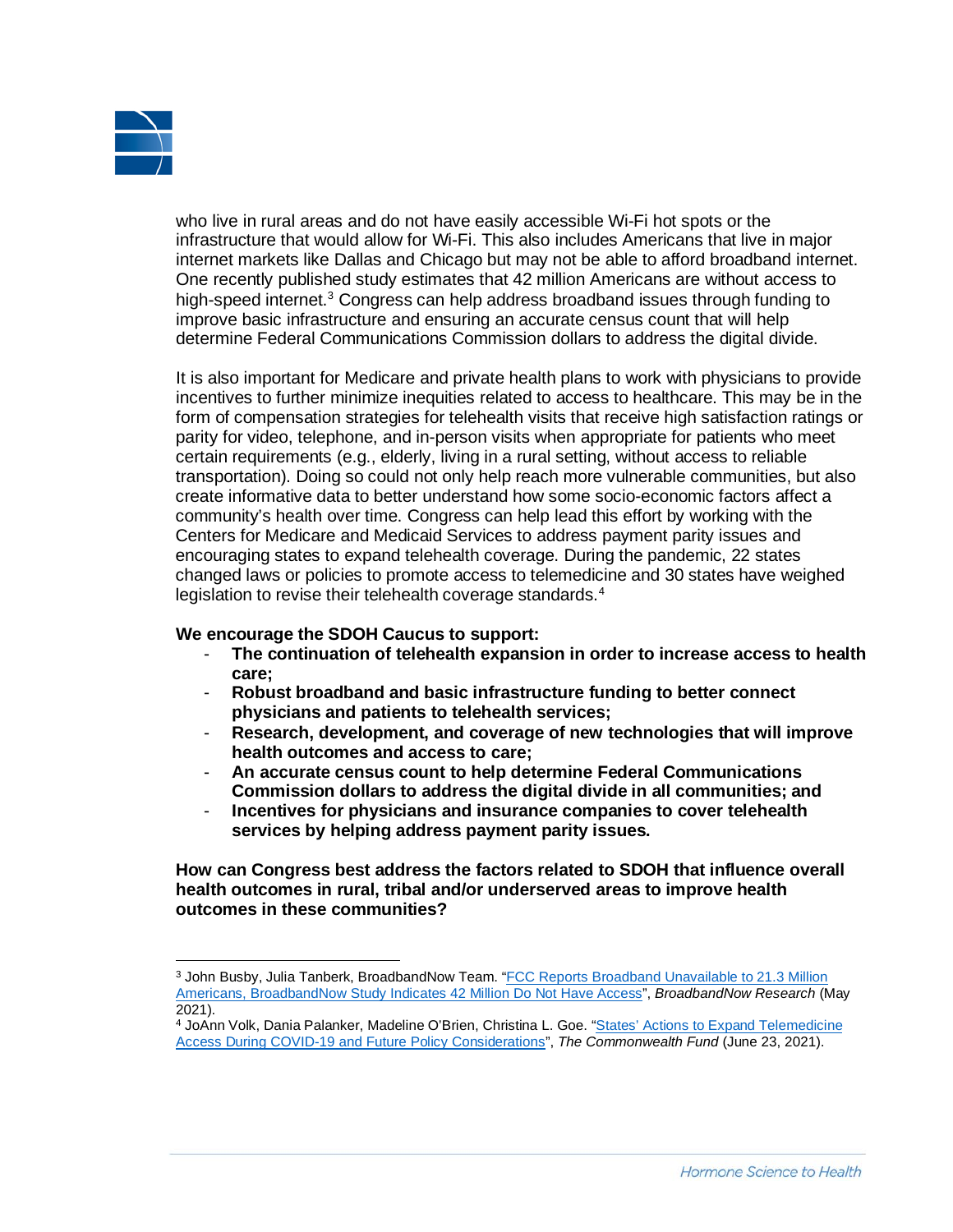

Endocrine disrupting chemicals (EDCs) have been demonstrated by abundant scientific evidence and confirmed by international consensus to cause significant adverse health effects in humans. Strong evidence exists for a causative role for EDCs in metabolic disorders such as obesity and diabetes, female and male reproductive health disorders, hormone-sensitive cancers including breast cancer and prostate cancer, thyroid disease, and developmental neurological and neuroendocrine effects. [5](#page-3-0)

While acknowledging that all demographic sectors bear risks due to EDC exposure, such risks are not distributed uniformly. There exist numerous examples who here pollution has been concentrated in specific regions where land is inexpensive. This has resulted in disparate impacts on specific communities, such as "Cancer Alley" in Louisiana $e<sup>6</sup>$ ; and Parkersburg, West Virginia by per- and polyfluoroalkyl substances (PFAS)<sup>[7](#page-3-2)[8](#page-3-3)</sup>; and air pollution along the Houston Texas ship channel community ${}^{9}$  ${}^{9}$  ${}^{9}$ . The health effects of EDC exposures include cancer, fertility loss, and neurodevelopmental issues across generations. These chronic health effects also play a role in exacerbating disparities in mortality due to public health crises such as COVID-19<sup>[10](#page-3-5)</sup>. Impacts are further magnified when industry creates an economic dependence to gain support from impacted communities at both the grassroots and political level. As an example, EDCs can cause declining sperm counts and increased incidence of endometriosis and other reproductive health disorders; consequently, increased use of reproductive health technologies will be necessary to achieve pregnancy<sup>[11](#page-3-6)</sup>. Because these procedures are expensive, the health and economic inequalities experienced by impacted communities are further exacerbated, with profound impacts on the right to benefit from scientific progress.

Traditionally, companies and governments have paid closer attention to short term economic effects and immediate toxic effects. The concept of endocrine disruption requires us to think about longer timeframes where exposures during development, or cumulative exposures, may cause the development of disease later in life. Such timeframes raise important questions about the rights of health, body integrity, and autonomy for pregnant

<span id="page-3-0"></span><sup>5</sup> A.C. Gore et al., EDC-2: The Endocrine Society's Second Scientific Statement on Endocrine-Disrupting Chemicals, Endocrine Reviews, Volume 36, Issue 6, 1 December 2015, Pages E1–E150, https://doi.org/10.1210/er.2015-1010.

<span id="page-3-1"></span><sup>&</sup>lt;sup>6</sup> Tristan Baurick, Lylla Younes, Joan Meiners. Welcome to "Cancer Alley," Where Toxic Air Is About to Get [Worse,](https://www.propublica.org/article/welcome-to-cancer-alley-where-toxic-air-is-about-to-get-worse) *The Times-Picayune and The Advocate*, Oct. 30, 2019.

<span id="page-3-2"></span><sup>7</sup> Sharon Lerner. The Teflon Toxin: How DuPont [Slipped](https://theintercept.com/2015/08/20/teflon-toxin-dupont-slipped-past-epa/) Past the EPA, *The Intercept*, August 20, 2015. <sup>8</sup> John Henderson, GenX in water supply causing stress for residents who live near [Chemours](https://www.fayobserver.com/story/news/2020/08/14/genx-water-supply-causing-stress-fayetteville-area-residents-who-live-near-chemours-plant/3366754001/) plant, *The Fayetteville Observer*, August 14, 2020.

<span id="page-3-5"></span><span id="page-3-4"></span><span id="page-3-3"></span><sup>9</sup> Lauren Elliott. [These Houston residents dream of moving to where the air is clear,](https://www.reuters.com/article/us-usa-pollution-houston-widerimage/these-houston-residents-dream-of-moving-to-where-the-air-is-clear-idUSKBN1Z215B) *Reuters*, January 3, 2020. <sup>10</sup> Kimberly A. Terrell and Wesley James. Racial Disparities in Air Pollution Burden and COVID-19 Deaths in Louisiana, USA, in the Context of Long-Term Changes in Fine Particulate Pollution. Environmental Justice,

<span id="page-3-6"></span>September 2, 2020. thttp://doi.org/10.1089/env.2020.0021.<br><sup>11</sup> Shanna H. Swan and Stacey Colino. *Count Down: How Our Modern World Is Threatening Sperm Counts, Altering Male and Female Reproductive Development, and Imperiling the Future of the Human Race*, Simon & Schuster, 2021.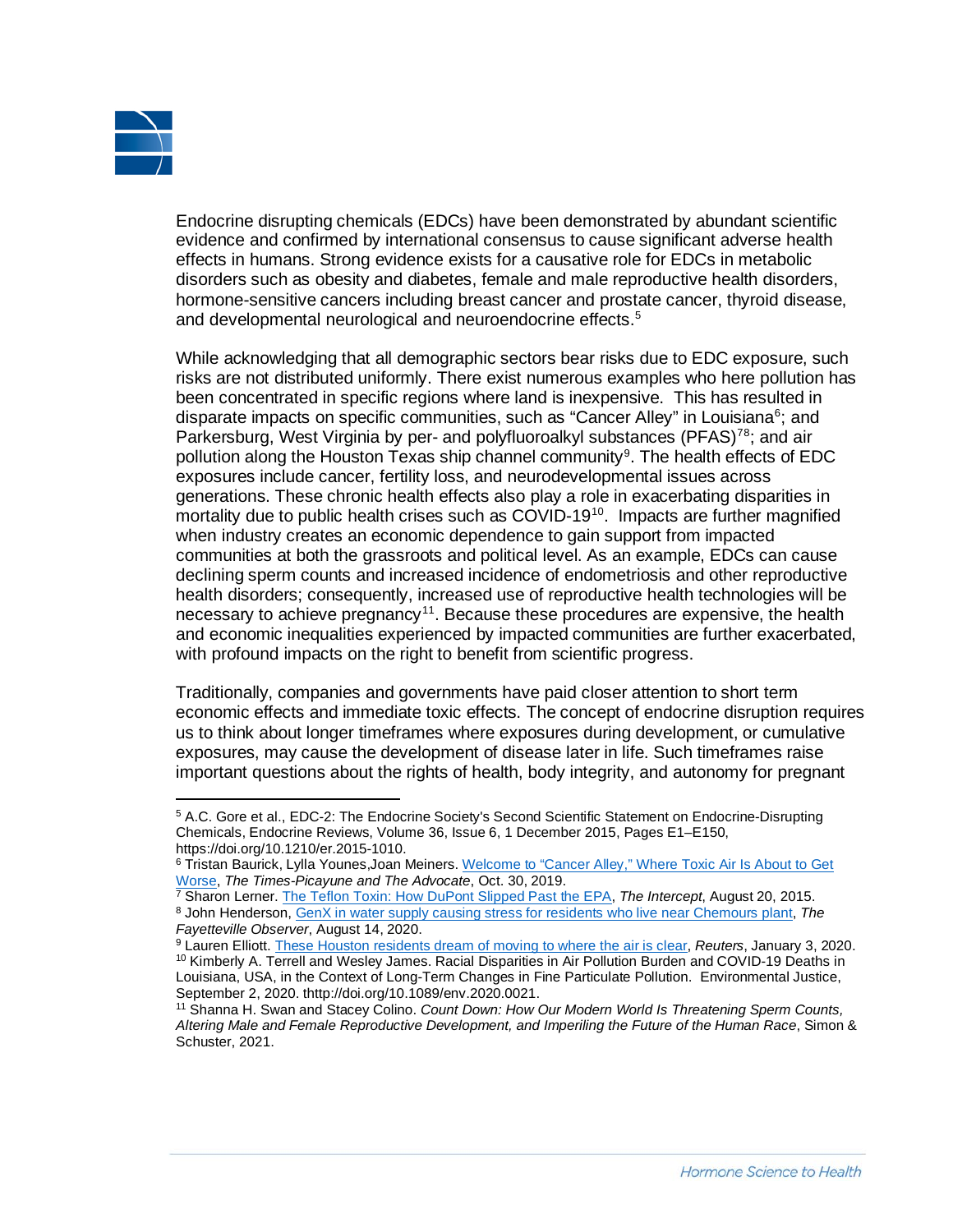

women, children, and future generations in the context of chemical exposures. Regulatory agencies have taken steps to address vulnerability or susceptibility of subpopulations to chemical exposures; however, there are opportunities to improve upon these processes. For example, the SDOH Caucus can work with Congress to encourage agencies to prioritize chemical reviews and regulation based in part on different exposure profiles for environmental justice communities. Additionally, it is imperative that biological sex be recognized as an important variable that contributes to social determinants of health. In the context of pollution, agencies must acknowledge that different responses to toxicants may occur for men and women. We note with concern that the US Food and Drug Administration (FDA) has required that for an observed effect to be toxicologically relevant, it must occur in both sexes. This requirement is not supported by abundant scientific evidence demonstrating that males and females often have different responses to biological perturbations or stressors. In general, assessments involving vulnerable populations or different exposure profiles should be used as a floor to set a fundamental standard that can be applied generally, to ensure widespread protection consistent with the precautionary principle.

Separately, Congress should also consider a long-term extension of programs like the Special Diabetes Program (SDP) to further advance health outcomes. SDP is made up of two programs – the Special Diabetes Program for Type 1 Diabetes and the Special Diabetes Program for Indians (SDPI). Congress created these programs in 1997 to advance research for type 1 diabetes at the National Institute of Diabetes and Digestive and Kidney Disorders (NIDDK) and to provide treatment and education programs for type 2 diabetes among American Indians and Alaska Natives (AI/AN).

Through the SDPI, more than 400 treatment and education programs on type 2 diabetes have been implemented in AI/AN communities. AI/ANs have the highest prevalence of diabetes, with more than 50% of adults who have been diagnosed with the disease. The SDPI has successfully reduced A1c levels, cardiovascular disease, and promoted healthy lifestyle behaviors. Together, these programs have proven to be a critical pathway to preventing and treating diabetes and its complications for millions of Americans.

However, despite strong bipartisan support and long-term success, the SDP was subjected to six short term extensions before being reauthorized for a three-year extension in December 2020. A longer-term, or even a permanent extension of SDP is important to maintaining the program's success and would greatly benefit the 122 million Americans with diabetes or pre-diabetes. Previous short-term funding has jeopardized the viability of SDP resulting in interruptions of important research and cuts to SDP services.

### **We therefore urge the Caucus to consider:**

- **The impact of endocrine disrupting chemicals on the health of disproportionately affected communities;**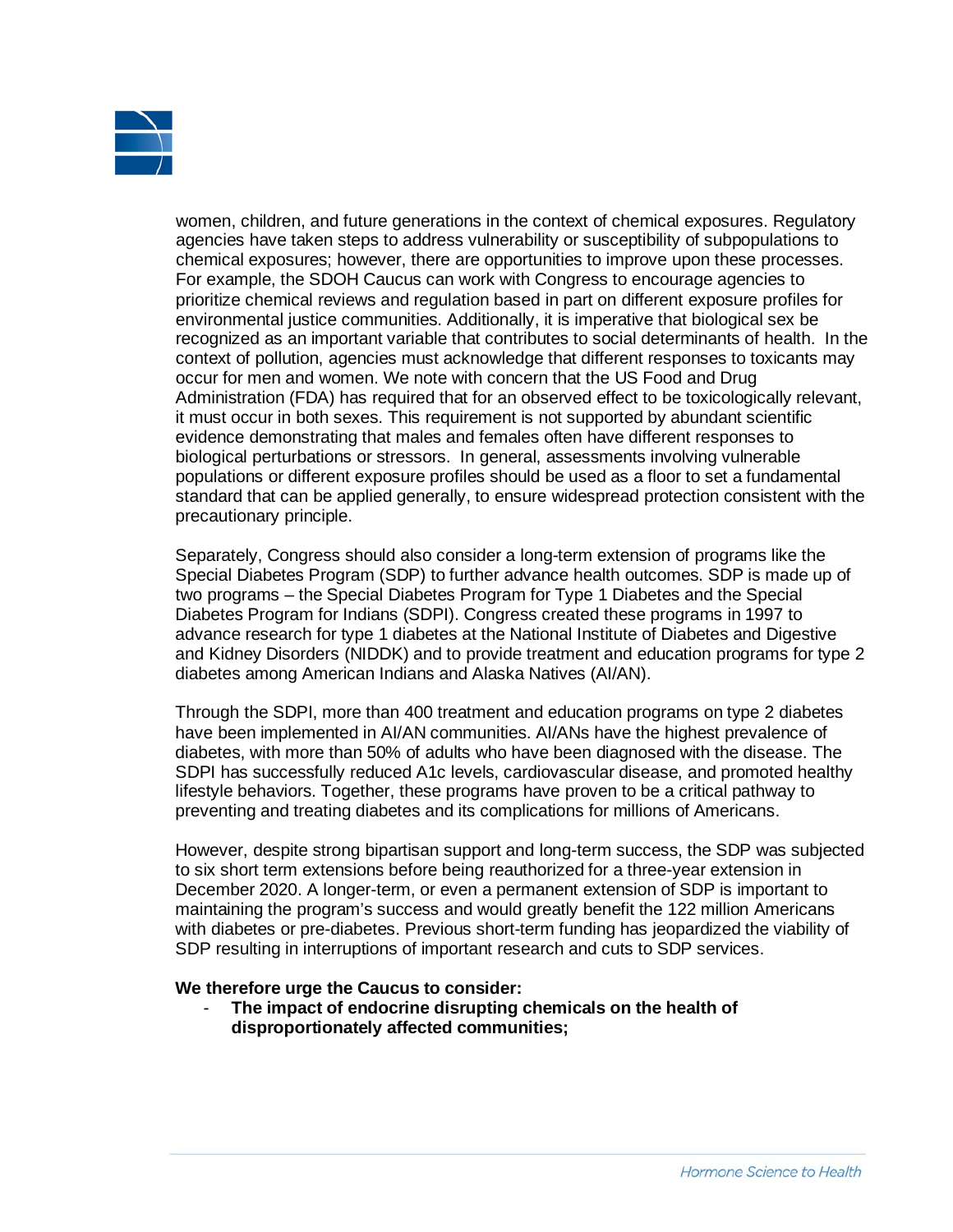

- **Encouraging agencies to prioritize chemical reviews and regulations based in part on different exposure profiles for environmental justice communities;**
- **Requiring the FDA recognize that observed chemical effects do not need to occur in both sexes to be toxicologically relevant;**
- **Longer term reauthorization of the Special Diabetes Program.**

## **What are the main barriers to programs addressing SDOH and promoting in the communities you serve? What should Congress consider when developing legislative solutions to address these challenges?**

The COVID-19 pandemic has illustrated the importance of investing in our public health systems. This includes sustained increases for programs that not only monitor emerging health threats, but programs that help prevent chronic diseases. Today, nearly half of all Americans 55 and older have two or more chronic conditions.<sup>[12](#page-5-0)</sup> The Centers for Disease Control and Prevention's National Center for Chronic Disease Prevention and Health Promotion (NCCDPHP) funds science-based programs that prevent chronic diseases and reduce unhealthy behaviors in communities across the nation. These efforts improve health-related quality of life and save money in medical costs and lost productivity. However, NCCDPHP has been flat funded by Congress for several years<sup>[13](#page-5-1)</sup>. Investments in prevention programs save money by preventing injuries and illnesses that disproportionately affect our health care system and minority populations.

However, even before the pandemic, chronic diseases and under-funded public health systems affected all communities and populations. Some minority groups suffer a disproportionate burden to these issues due to factors such as historic disinvestment, poverty, structural racism, and discrimination. Community engagement is a key element to addressing SDOH and advancing health equity within these underserved communities. Federal agencies are especially primed to work with local governments and community organizers that have the infrastructure necessary to engage with communities that trust them. The National Institutes of Health (NIH) and CDC's Diabetes Prevention Program (DPP) is a prime example of this. DPP, and the ongoing DPP Outcomes Study, is a partnership with the NIH's National Institute of Diabetes and Digestive and Kidney Diseases (NIDDK) and CDC, that studies how people who are at a higher risk of type 2 diabetes can prevent or delay the disease through lifestyle changes. Through public-private partnerships with organizations already established within communities like the YMCA, state and local health departments, universities, and public and private insurers, the

<span id="page-5-1"></span><sup>13</sup> Department of Health and Human Services FY 2022 Centers for Disease Control and Prevention Justification of Estimates for Appropriation Committees, p. 143 [https://www.cdc.gov/budget/documents/fy2022/FY-2022-](https://www.cdc.gov/budget/documents/fy2022/FY-2022-CDC-congressional-justification.pdf) [CDC-congressional-justification.pdf](https://www.cdc.gov/budget/documents/fy2022/FY-2022-CDC-congressional-justification.pdf) 

<span id="page-5-0"></span><sup>&</sup>lt;sup>12</sup> Percentage of U.S. Adults 55 and over with Chronic Conditions. Centers for Disease Control and Prevention, National Center for Health Statistics, 2015.

[https://www.cdc.gov/nchs/health\\_policy/adult\\_chronic\\_conditions.htm](https://www.cdc.gov/nchs/health_policy/adult_chronic_conditions.htm)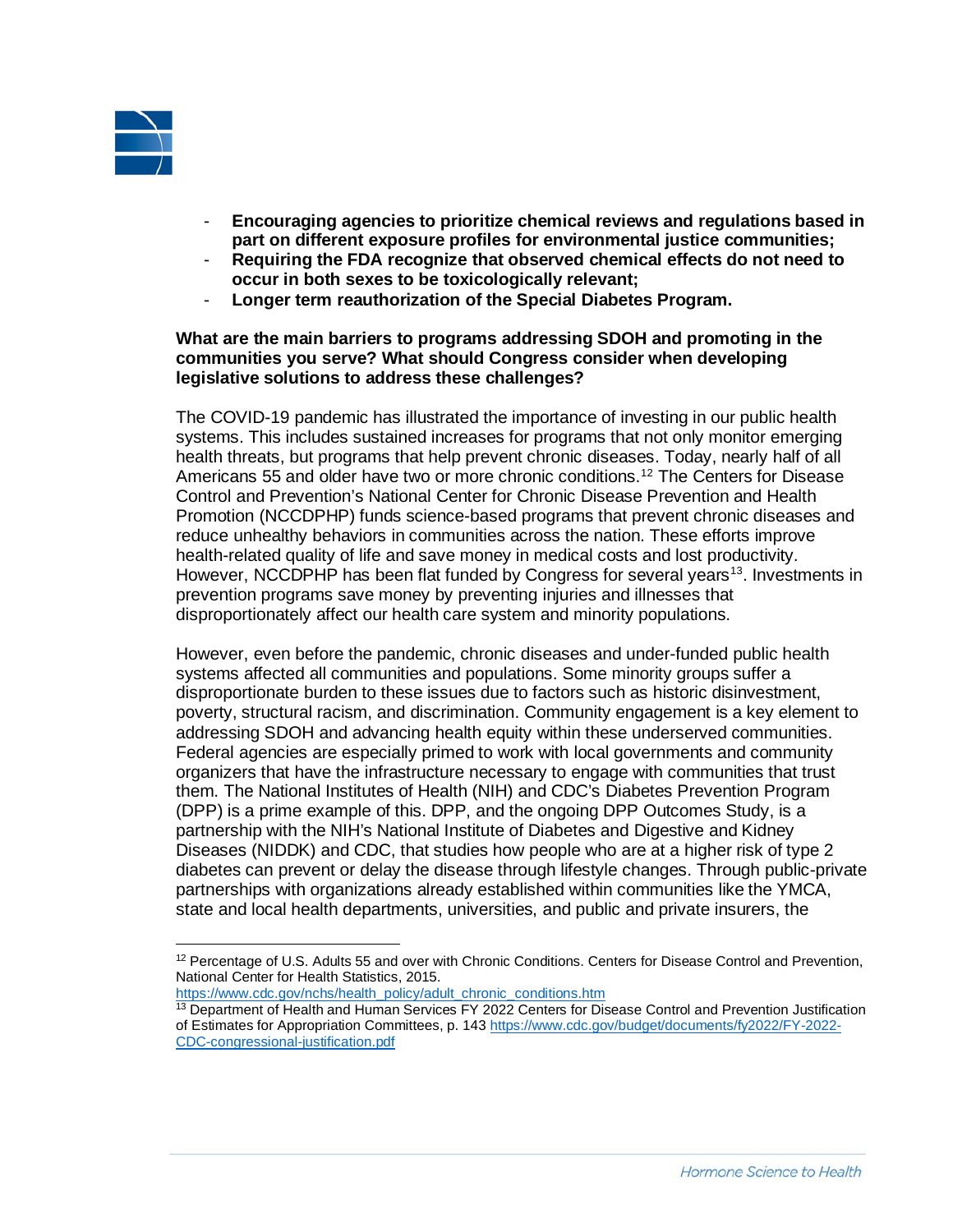

program has successfully reached many underserved communities across the country.[14](#page-6-0) Further prioritizing funding for underserved communities through programs like DPP is critical if we are to improve the health and well-being of the nation and address longstanding inequities.

Additionally, Congress should consider economic disparities and prescription drug costs when addressing health outcomes. For example, as of 2020, 34.2 million Americans (1 in 10) have diabetes, and 88 million Adults (1 in 3) have prediabetes[.15](#page-6-1) Diabetes disproportionately affects non-Hispanic blacks, people of Hispanic origin, and American Indian/Alaska Natives.[16](#page-6-2) Insulin is a life-saving medication for people with diabetes. However, its cost has nearly tripled in the past 15 years.<sup>[17](#page-6-3)</sup> Diabetes is also the most expensive chronic condition in the United States,<sup>[18](#page-6-4)</sup> with average medical expenses costing 2.3 times higher for people with diabetes.<sup>[19](#page-6-5)</sup> As the cost of insulin continues to rise for all Americans, this burden of cost is especially felt in populations that have received a lower quality of health care, including preventative health services, than their white counterparts.[20](#page-6-6) Congress can help reduce these burdens and improve health outcomes for people with diabetes by developing policies that can help expand access to affordable insulin by: [21](#page-6-7)

- Encouraging greater transparency across the supply chain to understand rising insulin costs
- Limiting future list price increases to the rate of inflation
- Allowing government negotiation of drug prices
- Limiting out-of-pocket costs through 1, or more, of the following policies without increasing premiums or deductibles:
	- o Limiting cost-sharing to a co-pay of no more than \$35
	- o Providing first-dollar coverage
	- o Capping costs at no more than \$100 per month

<span id="page-6-0"></span><sup>&</sup>lt;sup>14</sup> Centers for Disease Control and Prevention, National Diabetes Prevention Program<br>https://www.cdc.gov/diabetes/prevention/about.htm

<span id="page-6-1"></span><sup>15</sup> National Diabetes Statistics Report, 2020. Centers for Disease Control and Prevention <https://www.cdc.gov/diabetes/library/features/diabetes-stat-report.html>  $16$  Ibid

<span id="page-6-3"></span><span id="page-6-2"></span><sup>17</sup> Xinyang Hua, Natalie Carvalho, Michelle Tew. [Expenditures and prices of antihyperglycemic medications in](https://jamanetwork.com/journals/jama/fullarticle/2510902)  [the United States: 2002-2013.](https://jamanetwork.com/journals/jama/fullarticle/2510902) *JAMA*. 2016;315(13):1400-1402.

<span id="page-6-5"></span><span id="page-6-4"></span><sup>&</sup>lt;sup>18</sup> Matthew Petersen. Economic costs of diabetes in the U.S. in 2017, Diabetes Care. American Diabetes Association. ProMED-mail website. [http://care.diabetesjournals.org/content/41/5/917.](http://care.diabetesjournals.org/content/41/5/917) (August 27, 2021) <sup>19</sup> National Diabetes Prevention Program. Centers for disease control and prevention. ProMED-mail website. [https://www.cdc.gov/diabetes/prevention/prediabetes-type2/index.html.](https://www.cdc.gov/diabetes/prevention/prediabetes-type2/index.html)

<span id="page-6-6"></span><sup>&</sup>lt;sup>20</sup> Juan R Canedo, Stephania T Miller, David Schlundt, Mary K Fadden, Maureen Sanderson. "Racial/Ethnic [Disparities in Diabetes Quality of Care: the Role of Healthcare Access and Socioeconomic Status"](https://pubmed.ncbi.nlm.nih.gov/28078660/), *Journal Racial Ethnic Health Disparities*. 2018;5:7–14

<span id="page-6-7"></span><sup>21</sup> Increasing Insulin Affordability: An Endocrine Society Position Statement, Endocrine Society. <https://www.endocrine.org/advocacy/position-statements/increasing-insulin-affordability#4>